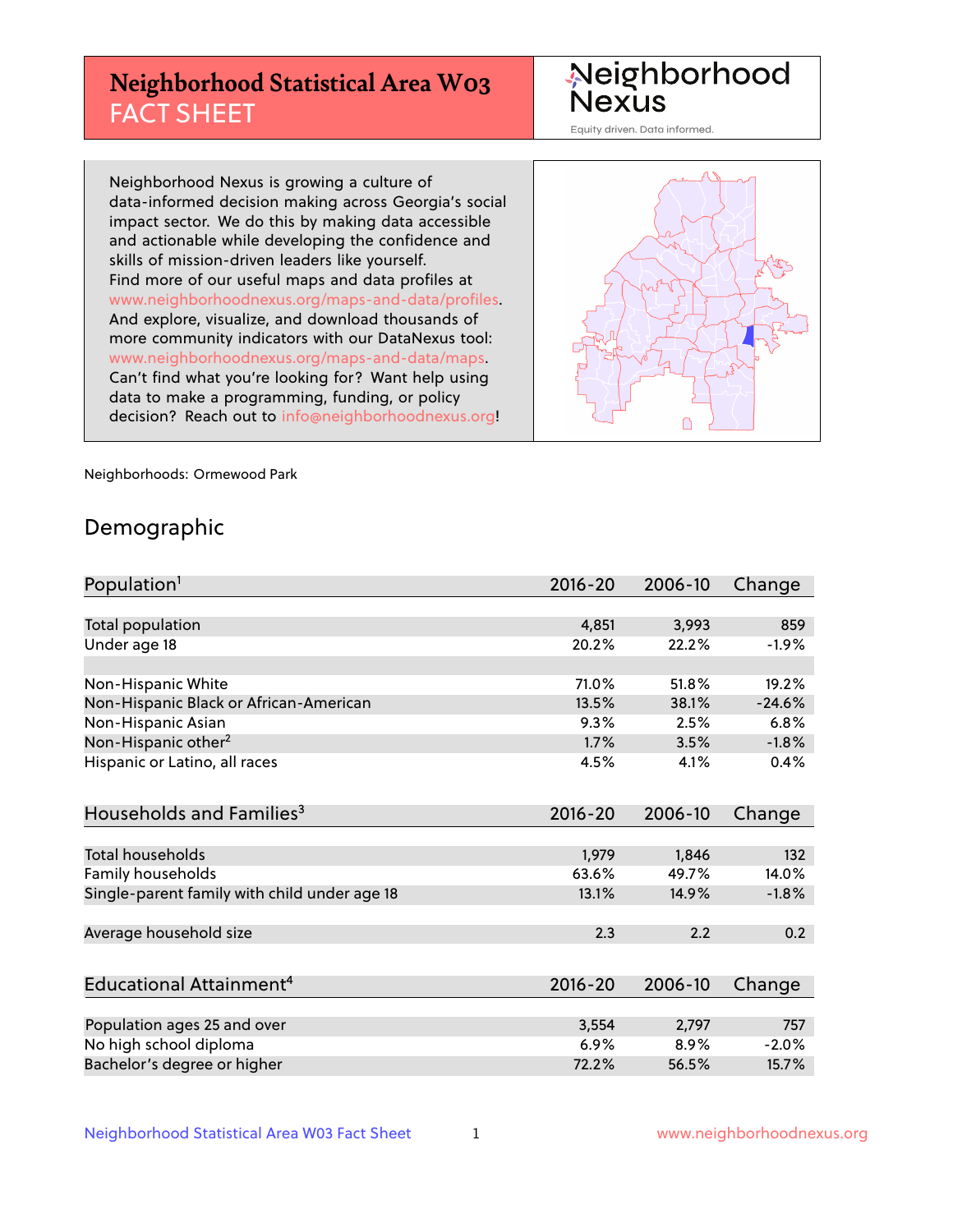## Change Measures, continued...

| Employment <sup>5</sup>                                 | $2016 - 20$    | 2006-10        | Change         |
|---------------------------------------------------------|----------------|----------------|----------------|
|                                                         |                |                |                |
| Total workers residing in Neighborhood Statistical Area | 2,520<br>12.8% | 1,565<br>20.3% | 955<br>$-7.5%$ |
| Workers with earnings \$1250/month or less              | 16.7%          | 39.7%          | $-23.0%$       |
| Workers with earnings \$1251/month to \$3333/month      | 70.5%          | 40.0%          | 30.5%          |
| Workers with earnings greater than \$3333/month         |                |                |                |
| Total jobs located in Neighborhood Statistical Area     | 958            | 180            | 778            |
| Jobs with earnings \$1250/month or less                 | 42.6%          | 35.6%          | 7.0%           |
| Jobs with earnings \$1251/month to \$3333/month         | 31.5%          | 42.8%          | $-11.3%$       |
| Jobs with earnings greater than \$3333/month            | 25.9%          | 21.7%          | 4.2%           |
|                                                         |                |                |                |
| Jobs/workers ratio                                      | 0.4            | 0.1            | 0.3            |
|                                                         |                |                |                |
| Income and Poverty <sup>6</sup>                         | 2016-20        | 2006-10        | Change         |
|                                                         |                |                |                |
| Median household income                                 | \$136,478      | \$67,247       | \$69,231       |
|                                                         |                |                |                |
| Population for whom poverty status is determined        | 4,666          | 3,993          | 673            |
| Population below poverty                                | 9.5%           | 26.3%          | $-16.8%$       |
| Housing <sup>7</sup>                                    | $2016 - 20$    | 2006-10        | Change         |
|                                                         |                |                |                |
| Total housing units                                     | 2,153          | 2,097          | 56             |
| Occupied housing units                                  | 91.9%          | 88.1%          | 3.8%           |
| Vacant housing units                                    | 8.1%           | 11.9%          | $-3.8%$        |
|                                                         |                |                |                |
| Occupied housing units                                  | 1,979          | 1,846          | 132            |
| Owner occupied housing units                            | 79.7%          | 69.4%          | 10.3%          |
| Renter occupied housing units                           | 20.3%          | 30.6%          | $-10.3%$       |
|                                                         |                |                |                |
| Access to a Vehicle <sup>8</sup>                        | $2016 - 20$    | 2006-10        | Change         |
|                                                         |                |                |                |
| Occupied housing units                                  | 1,979          | 1,846          | 132            |
| No vehicle available                                    | 0.9%           | 19.8%          | $-18.9%$       |
|                                                         |                |                |                |
| Crime Rates, per 10,000 Population <sup>9</sup>         | 2017-21        | 2012-16        | Change         |
| All Part I crimes                                       | 231.3          | 333.4          | $-102.1$       |
| Violent crime                                           | 23.1           | 40.3           | $-17.2$        |
| Murder                                                  | 0.4            | 0.4            | 0.0            |
| Robbery                                                 | 9.1            | 24.9           | $-15.8$        |
| Aggravated assault                                      | 13.6           | 15.0           | $-1.4$         |
| Property crime                                          | 208.2          | 293.1          | $-84.9$        |
| <b>Burglary</b>                                         | 47.0           | 90.5           | $-43.5$        |
| Larceny                                                 | 129.0          | 143.6          | $-14.6$        |
| Vehicle theft                                           | 32.2           | 59.0           | $-26.8$        |
|                                                         |                |                |                |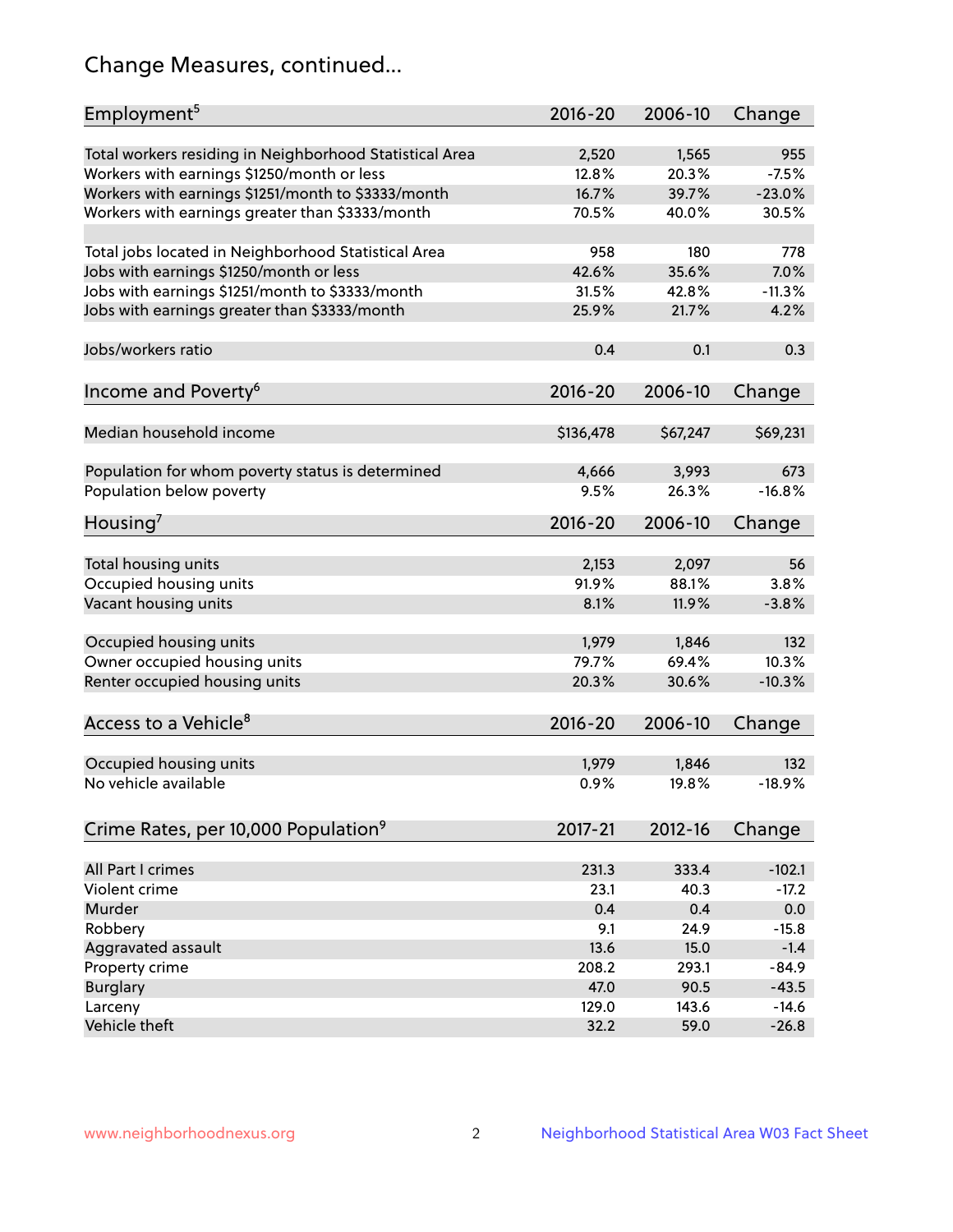## Current Data: Demographic

| Sex and Age, 2016-20 <sup>10</sup>                    | <b>Estimate</b> | Margin of Error |
|-------------------------------------------------------|-----------------|-----------------|
| Total population                                      | 4,851           | $\pm 734$       |
| Male                                                  | 55.5%           | $\pm$ 6.6%      |
| Female                                                | 44.5%           | $\pm$ 3.3%      |
| Under 5 years                                         | 8.1%            | ±2.8%           |
| 5 to 9 years                                          | 6.0%            | $\pm 2.6\%$     |
| 10 to 14 years                                        | 4.8%            | $\pm 2.8\%$     |
| 15 to 19 years                                        | 3.7%            | ±1.4%           |
| 20 to 24 years                                        | 4.2%            | $\pm 2.8\%$     |
| 25 to 34 years                                        | 28.8%           | $\pm$ 6.7%      |
| 35 to 44 years                                        | 20.9%           | $\pm$ 7.5%      |
| 45 to 54 years                                        | 12.5%           | $\pm 3.0\%$     |
| 55 to 59 years                                        | 2.7%            | $\pm 1.5\%$     |
| 60 to 64 years                                        | 1.2%            | $\pm$ 0.9%      |
| 65 to 74 years                                        | 4.3%            | $\pm 2.4\%$     |
| 75 to 84 years                                        | 1.8%            | $\pm 1.7\%$     |
| 85 years and over                                     | 1.0%            | $\pm 1.1\%$     |
| Median age (years)                                    | 33.5            | $\pm$ 0.6       |
| Race and Ethnicity, 2016-20 <sup>11</sup>             | <b>Estimate</b> | Margin of Error |
| <b>Total population</b>                               | 4,851           | $\pm 734$       |
| Hispanic or Latino (of any race)                      | 4.5%            | $\pm 2.7\%$     |
| Not Hispanic or Latino                                | 95.5%           | ±4.3%           |
| White alone                                           | 71.0%           | $\pm$ 15.1%     |
| Black or African American alone                       | 13.5%           | $\pm$ 9.2%      |
| American Indian and Alaska Native alone               | 0.3%            | $\pm$ 0.6%      |
| Asian alone                                           | 9.3%            | $\pm$ 11.1%     |
| Native Hawaiian and other Pacific Islander alone      | 0.0%            | $\pm$ 0.3%      |
| Some other race alone                                 | 0.0%            | $\pm$ 0.3%      |
| Two or more races                                     | 1.3%            | $\pm 1.3\%$     |
| U.S. Citizenship Status, 2016-20 <sup>12</sup>        | Estimate        | Margin of Error |
| Foreign-born population                               | 146             | ±97             |
| Naturalized U.S. citizen                              | 59.2%           | ±30.8%          |
| Not a U.S. citizen                                    | 40.8%           | $\pm$ 32.6%     |
| Citizen, Voting Age Population, 2016-20 <sup>13</sup> | <b>Estimate</b> | Margin of Error |
| Citizen, 18 and over population                       | 3,810           | $\pm$ 543       |
| Male                                                  | 53.4%           | $\pm$ 8.9%      |
| Female                                                | 46.6%           | $\pm 4.6\%$     |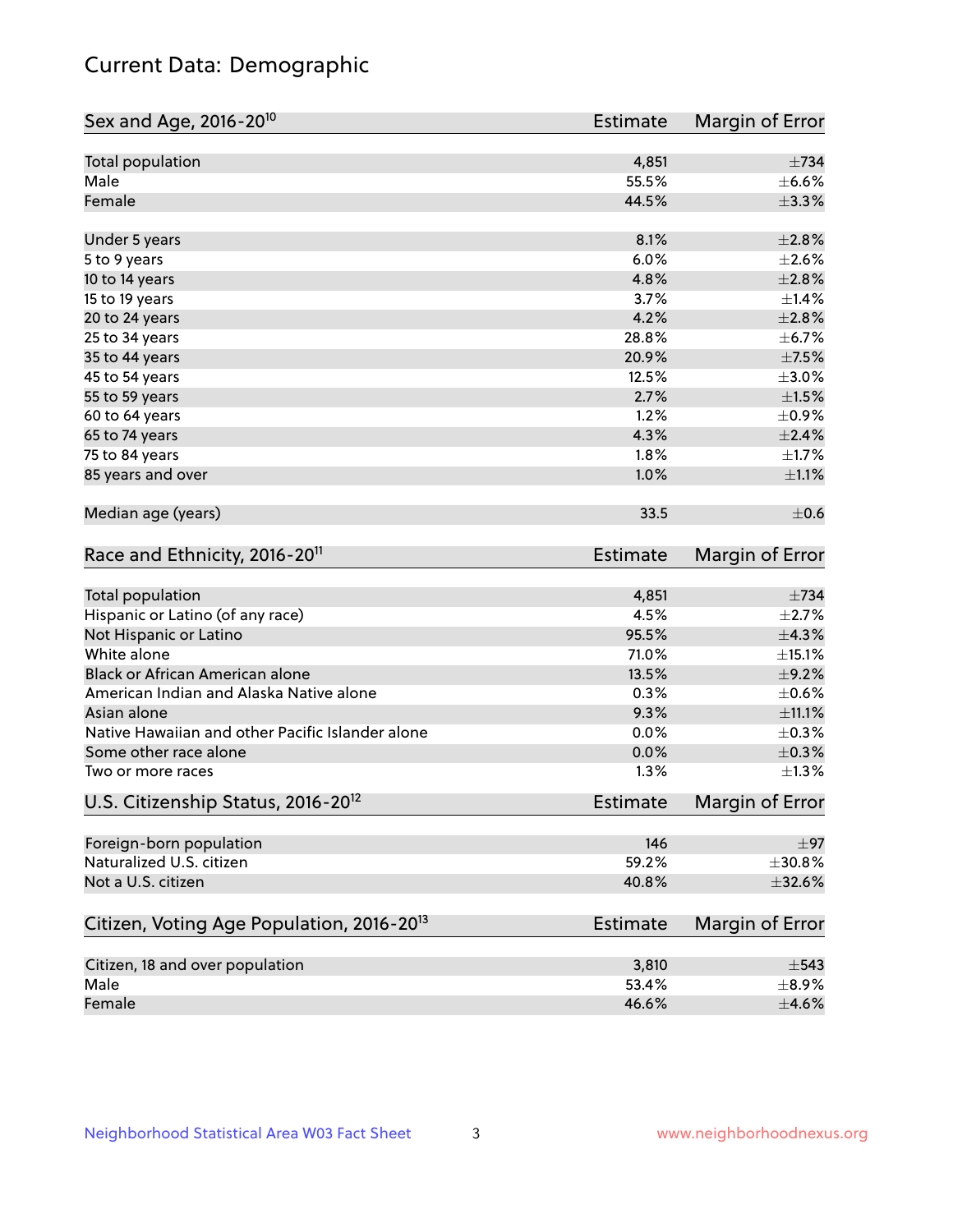## Current Data: Economic

| Income, 2016-20 <sup>14</sup>                           | Estimate      | Margin of Error |
|---------------------------------------------------------|---------------|-----------------|
| All households                                          |               | $\pm 268$       |
|                                                         | 1,979<br>4.9% | $\pm$ 5.0%      |
| Less than \$10,000                                      |               |                 |
| \$10,000 to \$14,999                                    | 1.4%          | $\pm 2.0\%$     |
| \$15,000 to \$24,999                                    | 0.0%          | $\pm 1.0\%$     |
| \$25,000 to \$34,999                                    | 8.2%          | $\pm$ 5.1%      |
| \$35,000 to \$49,999                                    | 11.1%         | $\pm$ 5.6%      |
| \$50,000 to \$74,999                                    | 6.5%          | $\pm 3.6\%$     |
| \$75,000 to \$99,999                                    | 7.8%          | $\pm$ 4.0%      |
| \$100,000 to \$149,999                                  | 14.5%         | $\pm$ 5.7%      |
| \$150,000 to \$199,999                                  | 20.8%         | $\pm$ 10.5%     |
| \$200,000 or more                                       | 24.9%         | $\pm$ 8.4%      |
| Median household income (dollars)                       | \$136,478     | ±14,228         |
| Mean household income (dollars)                         | \$144,501     | ±16,538         |
| Households with earnings                                | 88.5%         | $\pm$ 7.9%      |
| Mean earnings (dollars)                                 | \$148,044     | ±17,753         |
| Households with Social Security                         | 14.5%         | $\pm$ 6.7%      |
| Mean Social Security income (dollars)                   | \$12,611      | $\pm$ 3,237     |
| Households with retirement income                       | 10.8%         | ±5.3%           |
| Mean retirement income (dollars)                        | \$24,564      | ±18,534         |
| Households with Supplemental Security Income            | 0.6%          | $\pm 1.3\%$     |
| Mean Supplemental Security Income (dollars)             | \$0           | $\pm 0$         |
| Households with cash public assistance income           | 0.0%          | $\pm$ 0.7%      |
| Mean cash public assistance income (dollars)            | t             | $\ddagger$      |
| Households with Food Stamp/SNAP benefits in the past 12 | 2.4%          | $\pm 3.6\%$     |
| months                                                  |               |                 |
|                                                         |               |                 |
| Family households                                       | 1,259         | $\pm 278$       |
| Less than \$10,000                                      | 4.9%          | $\pm$ 4.7%      |
| \$10,000 to \$14,999                                    | 0.0%          | $\pm 1.1\%$     |
| \$15,000 to \$24,999                                    | 0.0%          | $\pm1.6\%$      |
| \$25,000 to \$34,999                                    | 7.2%          | $\pm$ 6.4%      |
| \$35,000 to \$49,999                                    | 10.4%         | $\pm$ 7.5%      |
| \$50,000 to \$74,999                                    | 0.0%          | $\pm 1.6\%$     |
| \$75,000 to \$99,999                                    | 6.5%          | $\pm$ 4.6%      |
| \$100,000 to \$149,999                                  | 12.7%         | $\pm$ 5.2%      |
| \$150,000 to \$199,999                                  | 24.8%         | $\pm$ 16.1%     |
| \$200,000 or more                                       | 33.6%         | $\pm$ 12.1%     |
| Median family income (dollars)                          | \$166,905     | ±11,284         |
| Mean family income (dollars)                            | \$167,435     | ±17,642         |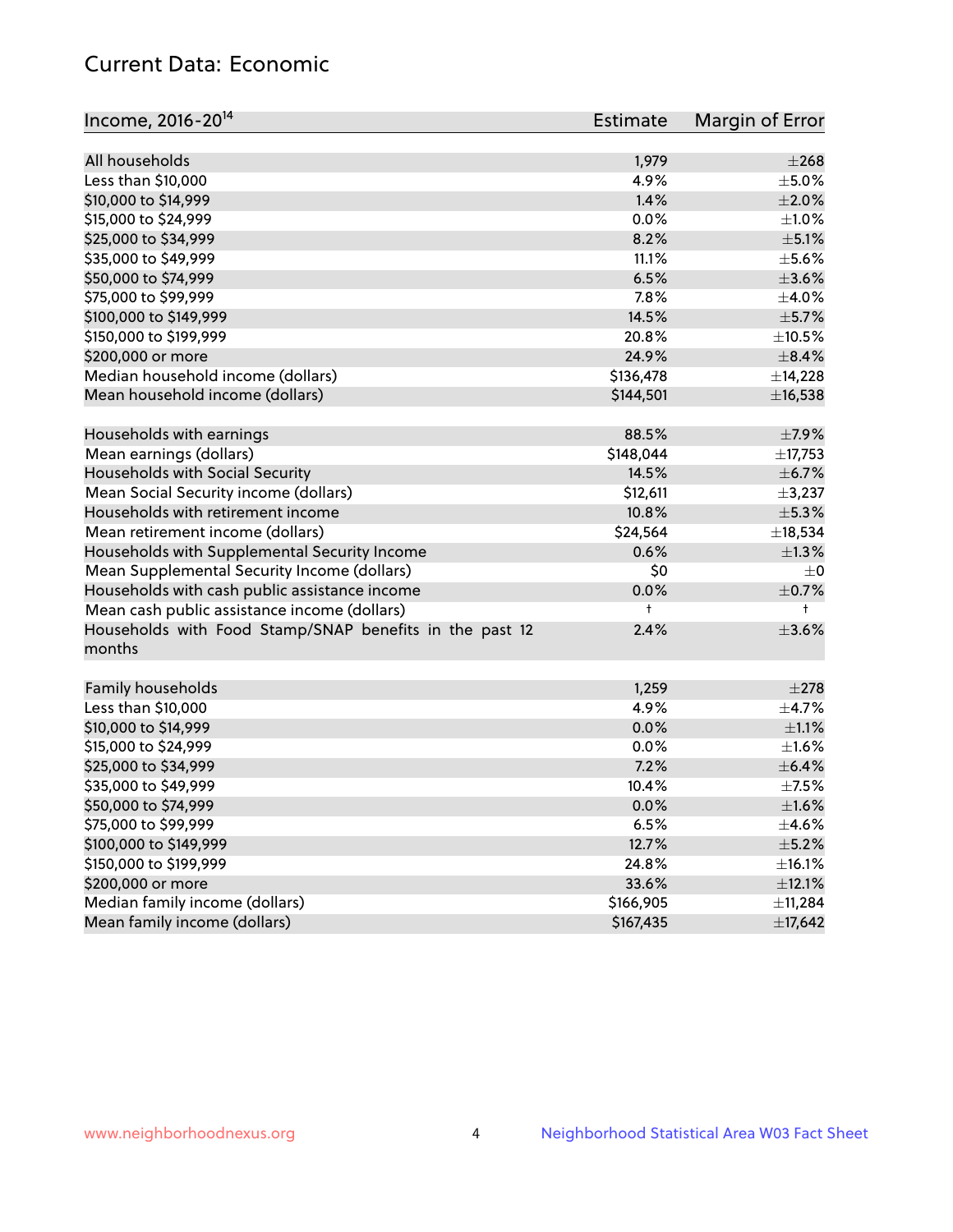## Current Data: Economic, continued...

| Income, 2016-20, continued <sup>15</sup>                                                    | <b>Estimate</b> | <b>Margin of Error</b> |
|---------------------------------------------------------------------------------------------|-----------------|------------------------|
|                                                                                             |                 |                        |
| Nonfamily households                                                                        | 720             | ±161                   |
| Median nonfamily income (dollars)                                                           | \$73,545        | ±14,730                |
| Mean nonfamily income (dollars)                                                             | \$98,471        | ±12,472                |
| Median earnings for workers (dollars)                                                       | \$63,828        | ±6,267                 |
| Median earnings for male full-time, year-round workers                                      | \$97,785        | ±4,990                 |
| (dollars)<br>Median earnings for female full-time, year-round workers<br>(dollars)          | \$83,466        | $\pm$ 8,520            |
| Per capita income (dollars)                                                                 | \$62,360        | $\pm$ 7,515            |
| Families Below Poverty Level, 2016-20 <sup>16</sup>                                         | <b>Estimate</b> | <b>Margin of Error</b> |
|                                                                                             |                 |                        |
| <b>All Families</b>                                                                         | 1,259           | $\pm 278$              |
| Percent below poverty                                                                       | 4.9%            | ±4.7%                  |
| Families with related children under 18 years                                               | 561             | $\pm$ 189              |
| Percent below poverty                                                                       | 10.9%           | ±10.8%                 |
| Families with related children under 5 years only                                           | 194             | $\pm 108$              |
| Percent below poverty                                                                       | 0.0%            | ±12.4%                 |
| Married couple families                                                                     | 834             | $\pm$ 237              |
| Percent below poverty                                                                       | 0.0%            | $\pm$ 1.7%             |
| Married couple families with related children under 18 years                                | 303             | ±92                    |
| Percent below poverty                                                                       | $0.0\%$         | $\pm$ 4.6%             |
| Married couple families with related children under 5 years                                 | 148             | $\pm$ 76               |
| Percent below poverty                                                                       | $0.0\%$         | ±9.4%                  |
|                                                                                             |                 |                        |
| Families with female householder, no spouse present                                         | 294             | $\pm$ 176              |
| Percent below poverty                                                                       | 0.0%            | $\pm$ 4.7%             |
| Families with female householder, no spouse present with<br>related children under 18 years | 139             | $\pm$ 133              |
| Percent below poverty                                                                       | 0.0%            | ±10.0%                 |
| Families with female householder, no spouse present with                                    | 0               | $\pm 20$               |
| related children under 5 years                                                              |                 |                        |
| Percent below poverty                                                                       | $\ddagger$      | $^{\dagger}$           |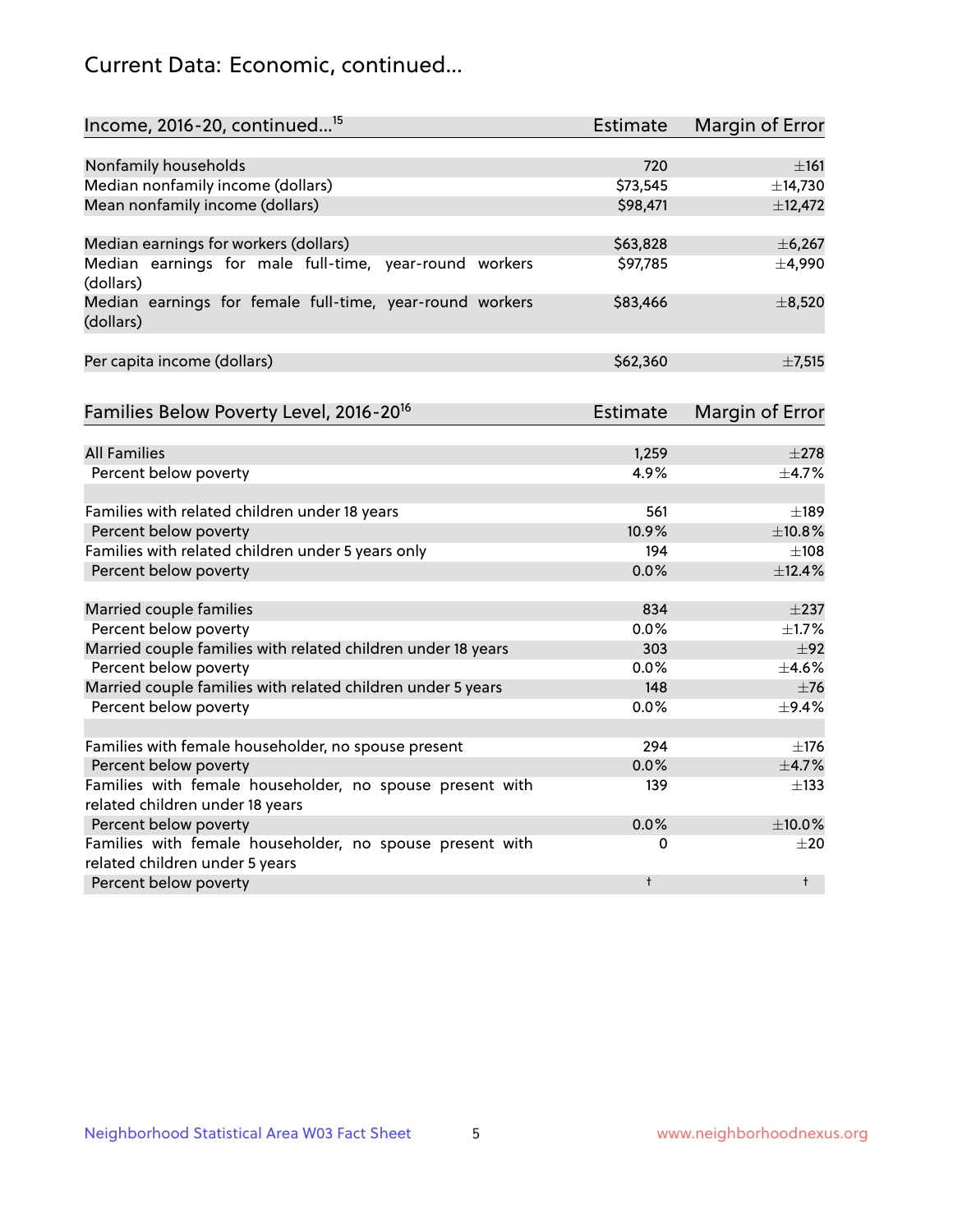## Current Data: Economic, continued...

| People Below Poverty Level, 2016-20 <sup>17</sup> | <b>Estimate</b> | Margin of Error |
|---------------------------------------------------|-----------------|-----------------|
|                                                   |                 |                 |
| Total population                                  | 4,666           | $\pm 729$       |
| Percent below poverty                             | 9.5%            | $\pm$ 5.6%      |
| Population under 18 years                         | 967             | $\pm 260$       |
| Percent below poverty                             | 18.6%           | ±10.2%          |
| Population 18 years and over                      | 3,699           | $\pm$ 597       |
| Percent below poverty                             | 7.1%            | $\pm 3.6\%$     |
| Population 18 to 64 years                         | 3,352           | $\pm$ 576       |
| Percent below poverty                             | 4.8%            | $\pm 2.6\%$     |
| Population 65 years and over                      | 347             | ±156            |
| Percent below poverty                             | 28.9%           | $\pm 27.2\%$    |

| Poverty by Race/Ethnicity, 2016-20 <sup>18</sup> | <b>Estimate</b> |             |
|--------------------------------------------------|-----------------|-------------|
|                                                  |                 |             |
| Non-Hispanic White population                    | 3,380           | $\pm$ 520   |
| Percent below poverty                            | 10.5%           | $\pm$ 7.5%  |
| <b>Black population</b>                          | 563             | $\pm 455$   |
| Percent below poverty                            | 12.0%           | $\pm$ 9.8%  |
| Asian population                                 | 441             | $\pm$ 540   |
| Percent below poverty                            | $0.0\%$         | $\pm$ 3.2%  |
| Hispanic or Latino population                    | 211             | $\pm$ 132   |
| Percent below poverty                            | $9.9\%$         | $\pm$ 12.2% |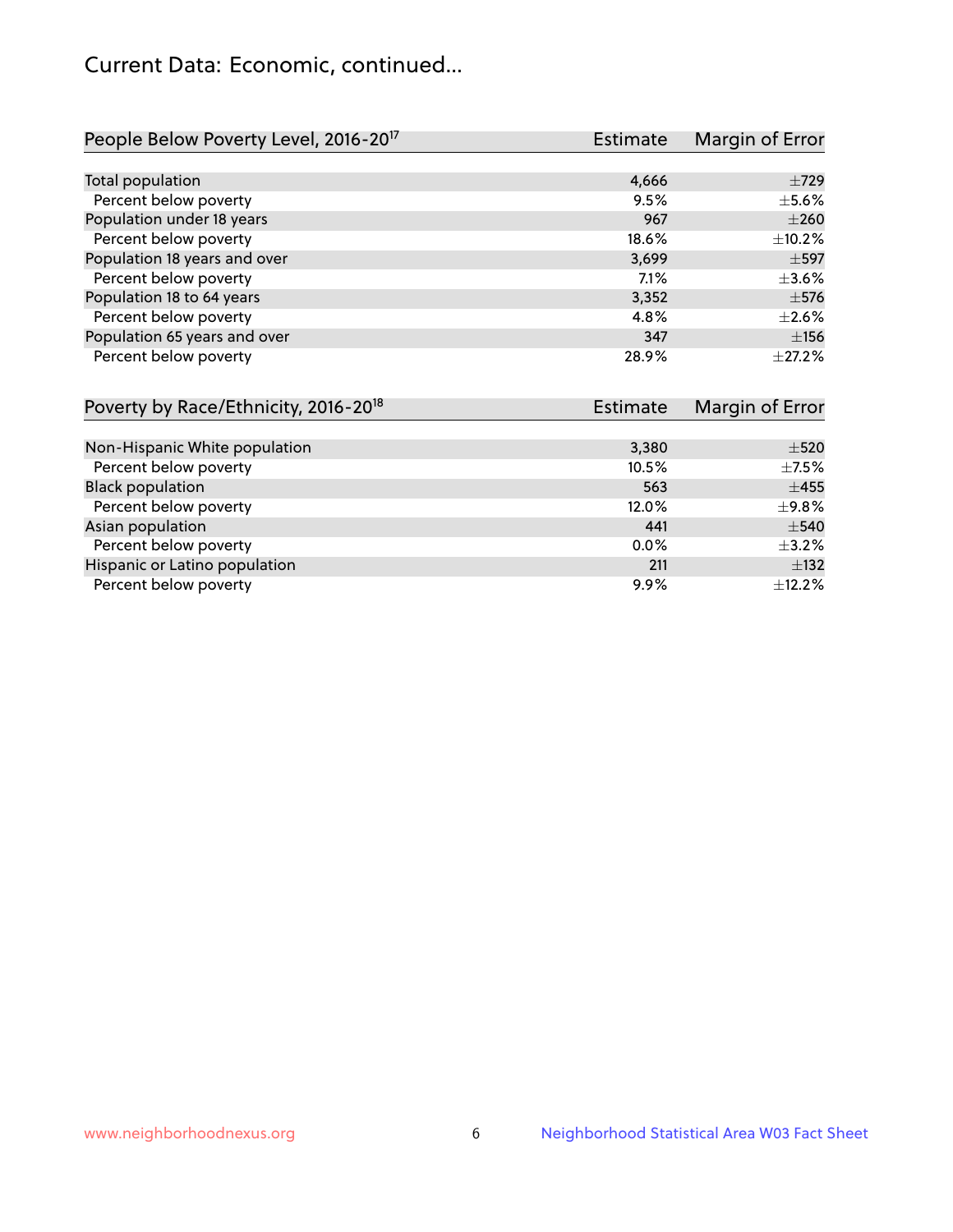# Current Data: Employment

| Employment Status, 2016-20 <sup>19</sup>                      | Estimate        | Margin of Error |
|---------------------------------------------------------------|-----------------|-----------------|
|                                                               |                 |                 |
| Population 16 years and over                                  | 3,897           | $\pm$ 667       |
| In labor force                                                | 85.5%           | ±4.3%           |
| Civilian labor force                                          | 85.5%           | ±4.3%           |
| Employed                                                      | 84.4%           | ±4.8%           |
| Unemployed                                                    | 1.1%            | $\pm 1.8\%$     |
| <b>Armed Forces</b>                                           | 0.0%            | $\pm1.6\%$      |
| Not in labor force                                            | 14.5%           | $\pm$ 4.2%      |
| Civilian labor force                                          | 3,332           | $\pm$ 594       |
| <b>Unemployment Rate</b>                                      | 1.3%            | $\pm 2.1\%$     |
|                                                               |                 |                 |
| Females 16 years and over                                     | 1,815           | $\pm$ 329       |
| In labor force                                                | 85.9%           | ±13.2%          |
| Civilian labor force                                          | 85.9%           | ±13.2%          |
| Employed                                                      | 83.9%           | ±13.5%          |
| Own children of the householder under 6 years                 | 566             | $\pm$ 139       |
|                                                               |                 | ±30.2%          |
| All parents in family in labor force                          | 94.6%           |                 |
| Own children of the householder 6 to 17 years                 | 401             | ±172            |
| All parents in family in labor force                          | 91.6%           | $\pm 22.1\%$    |
|                                                               |                 |                 |
| Industry, 2016-20 <sup>20</sup>                               | <b>Estimate</b> | Margin of Error |
| Civilian employed population 16 years and over                | 3,288           | $\pm$ 593       |
| Agriculture, forestry, fishing and hunting, and mining        | 0.4%            | $\pm$ 0.7%      |
| Construction                                                  | 1.1%            | $\pm 1.5\%$     |
| Manufacturing                                                 | 2.7%            | $\pm 1.7\%$     |
| Wholesale trade                                               | 1.1%            | $\pm 1.2\%$     |
| Retail trade                                                  | 8.6%            | $\pm$ 3.1%      |
| Transportation and warehousing, and utilities                 | 5.0%            | $\pm 3.0\%$     |
| Information                                                   | 2.4%            | ±1.6%           |
| Finance and insurance, and real estate and rental and leasing | 8.4%            | ±3.2%           |
| Professional, scientific, and management, and administrative  | 31.7%           | ±7.8%           |
| and waste management services                                 |                 |                 |
| Educational services, and health care and social assistance   | 16.7%           | ±4.3%           |
| Arts, entertainment, and recreation, and accommodation and    | 17.4%           | $\pm$ 11.7%     |
| food services                                                 |                 |                 |
| Other services, except public administration                  | 1.7%            | $\pm 2.3\%$     |
| Public administration                                         | 2.7%            | ±1.8%           |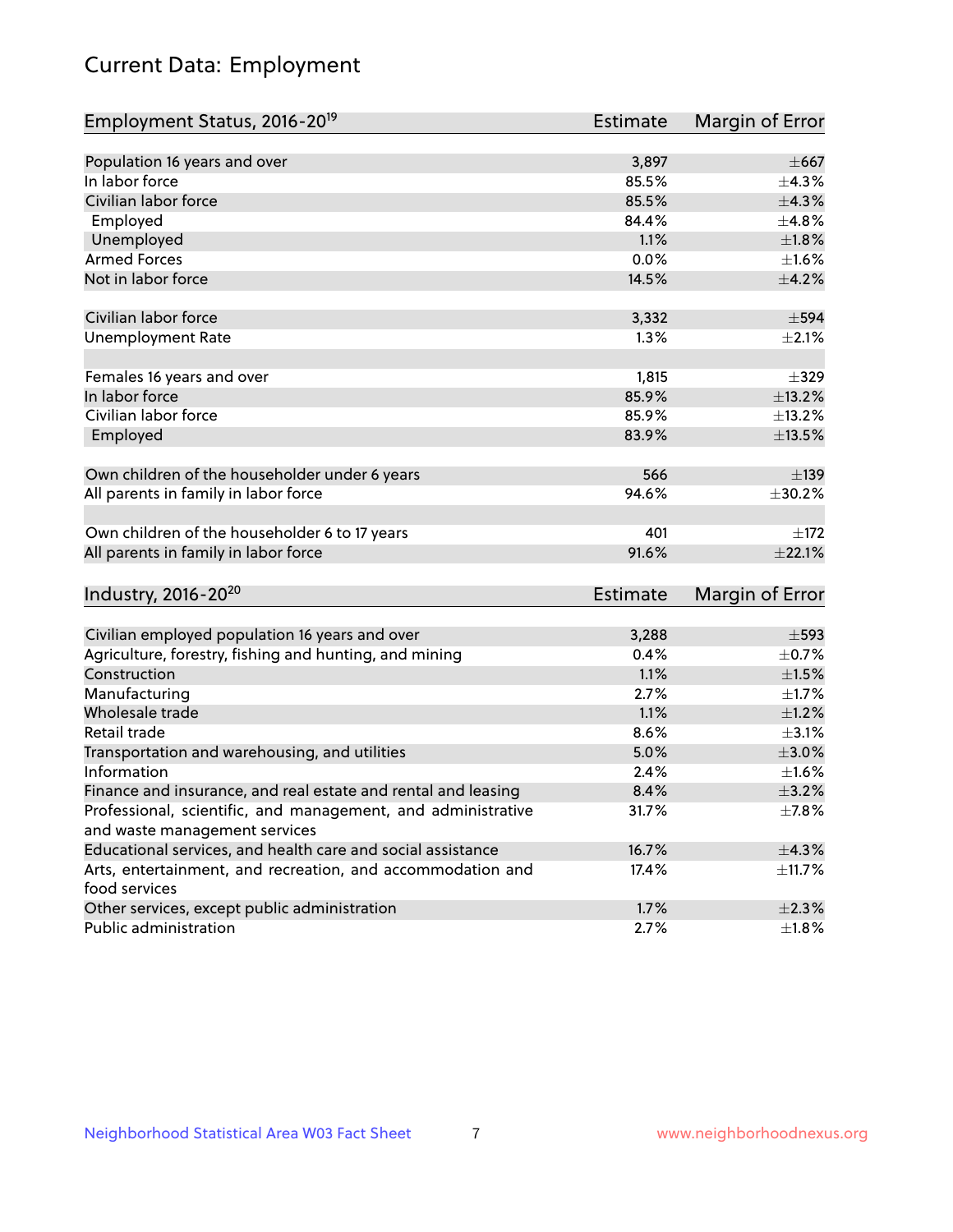# Current Data: Employment, continued...

| Occupation, 2016-20 <sup>21</sup>                                                                       | Estimate        | Margin of Error |
|---------------------------------------------------------------------------------------------------------|-----------------|-----------------|
| Civilian employed population 16 years and over                                                          | 3,288           | $\pm$ 593       |
| Management, business, science, and arts occupations                                                     | 70.2%           | $\pm$ 8.2%      |
| Service occupations                                                                                     | 7.8%            | $\pm 2.9\%$     |
| Sales and office occupations                                                                            | 18.4%           | $\pm$ 5.5%      |
| Natural resources, construction, and maintenance occupations                                            | 0.8%            | $\pm$ 1.4%      |
| Production, transportation, and material moving occupations                                             | 2.8%            | ±1.9%           |
| Class of Worker, 2016-20 <sup>22</sup>                                                                  | <b>Estimate</b> | Margin of Error |
| Civilian employed population 16 years and over                                                          | 3,288           | $\pm$ 593       |
| Private wage and salary workers                                                                         | 71.9%           | ±16.7%          |
| Government workers                                                                                      | 15.3%           | $\pm$ 7.4%      |
| Self-employed in own not incorporated business workers                                                  | 5.5%            | $\pm 2.6\%$     |
| Unpaid family workers                                                                                   | 7.3%            | ±10.4%          |
|                                                                                                         |                 |                 |
| Job Flows, 2019 <sup>23</sup>                                                                           |                 | 2019            |
| Total Jobs in Neighborhood Statistical Area                                                             |                 | 958             |
| Held by residents of Neighborhood Statistical Area                                                      |                 | 7.7%            |
| Held by non-residents of Neighborhood Statistical Area                                                  |                 | 92.3%           |
| Jobs by Industry Sector, 2019 <sup>24</sup>                                                             |                 | 2019            |
| Total Jobs in Neighborhood Statistical Area                                                             |                 | 958             |
| <b>Goods Producing sectors</b>                                                                          |                 | 4.0%            |
| Trade, Transportation, and Utilities sectors                                                            |                 | 4.5%            |
| All Other Services sectors                                                                              |                 | 91.5%           |
| Total Jobs in Neighborhood Statistical<br>held<br>by<br>Area<br>Neighborhood Statistical Area residents |                 | 74              |
| <b>Goods Producing sectors</b>                                                                          |                 | 8.1%            |
| Trade, Transportation, and Utilities sectors                                                            |                 | 8.1%            |
| All Other Services sectors                                                                              |                 | 83.8%           |
| Jobs by Earnings, 2019 <sup>25</sup>                                                                    |                 | 2019            |
| Total Jobs in Neighborhood Statistical Area                                                             |                 | 958             |
| Jobs with earnings \$1250/month or less                                                                 |                 | 42.6%           |
| Jobs with earnings \$1251/month to \$3333/month                                                         |                 | 31.5%           |
| Jobs with earnings greater than \$3333/month                                                            |                 | 25.9%           |
| Neighborhood Statistical<br>Jobs<br>in<br>held<br>by<br>Total<br>Area                                   |                 | 74              |
| Neighborhood Statistical Area residents                                                                 |                 |                 |
| Jobs with earnings \$1250/month or less                                                                 |                 | 35.1%           |
| Jobs with earnings \$1251/month to \$3333/month                                                         |                 | 32.4%           |
| Jobs with earnings greater than \$3333/month                                                            |                 | 32.4%           |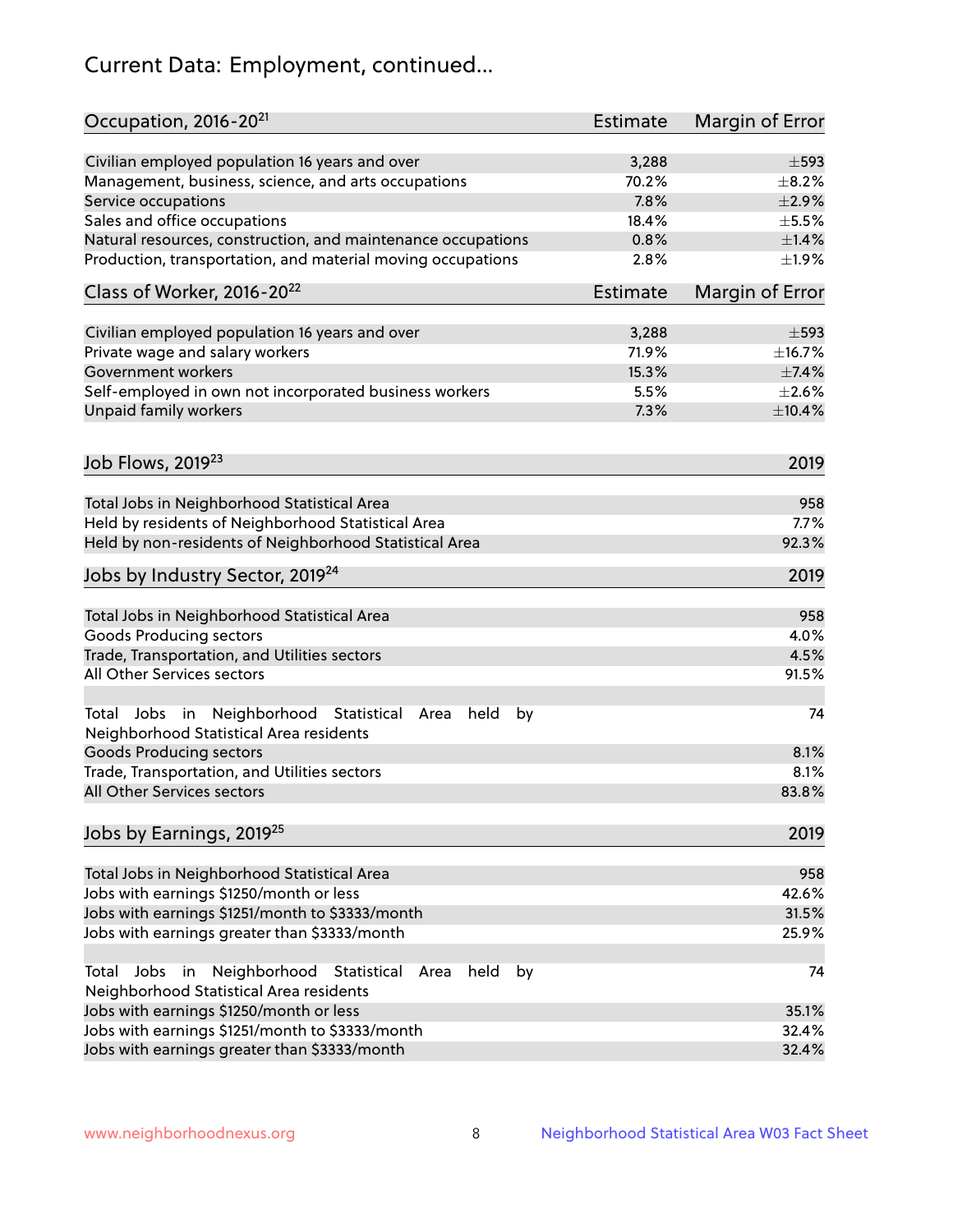## Current Data: Employment, continued...

| Jobs by Age of Worker, 2019 <sup>26</sup>                                                      | 2019  |
|------------------------------------------------------------------------------------------------|-------|
|                                                                                                |       |
| Total Jobs in Neighborhood Statistical Area                                                    | 958   |
| Jobs with workers age 29 or younger                                                            | 32.0% |
| Jobs with workers age 30 to 54                                                                 | 50.2% |
| Jobs with workers age 55 or older                                                              | 17.7% |
|                                                                                                |       |
| Total Jobs in Neighborhood Statistical Area held by<br>Neighborhood Statistical Area residents | 74    |
| Jobs with workers age 29 or younger                                                            | 16.2% |
| Jobs with workers age 30 to 54                                                                 | 60.8% |
| Jobs with workers age 55 or older                                                              | 23.0% |

### Current Data: Education

| School Enrollment, 2016-20 <sup>27</sup>       | Estimate | Margin of Error |
|------------------------------------------------|----------|-----------------|
|                                                |          |                 |
| Population 3 years and over enrolled in school | 1,093    | $\pm 215$       |
| Nursery school, preschool                      | 18.0%    | $+7.0%$         |
| Kindergarten                                   | 8.9%     | ±12.3%          |
| Elementary school (grades 1-8)                 | 32.0%    | ±13.8%          |
| High school (grades 9-12)                      | 7.2%     | $\pm$ 4.7%      |
| College or graduate school                     | 34.0%    | $\pm$ 10.0%     |

| Educational Attainment, 2016-20 <sup>28</sup> | <b>Estimate</b> | Margin of Error |
|-----------------------------------------------|-----------------|-----------------|
|                                               |                 |                 |
| Population 25 years and over                  | 3,554           | $\pm 661$       |
| Less than 9th grade                           | 3.9%            | $\pm 2.9\%$     |
| 9th to 12th grade, no diploma                 | 3.0%            | $\pm 2.9\%$     |
| High school graduate (includes equivalency)   | 5.5%            | $\pm 2.7\%$     |
| Some college, no degree                       | 11.0%           | $\pm$ 4.0%      |
| Associate's degree                            | 4.4%            | $\pm 2.5\%$     |
| Bachelor's degree                             | 36.3%           | ±10.3%          |
| Graduate or professional degree               | 35.9%           | $\pm$ 6.6%      |
|                                               |                 |                 |
| Percent high school graduate or higher        | 93.1%           | $+24.0%$        |
| Percent bachelor's degree or higher           | 72.2%           | $\pm$ 7.7%      |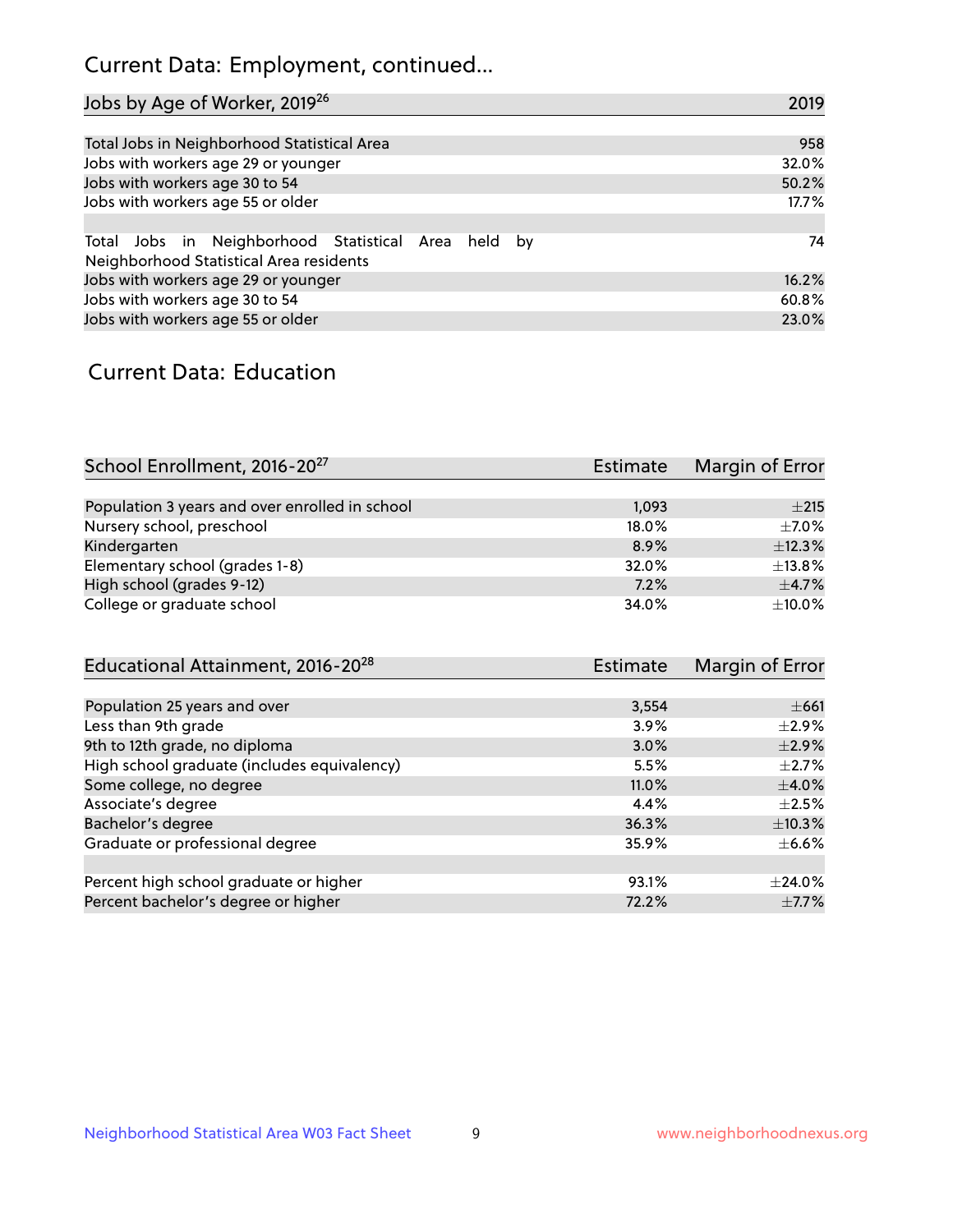## Current Data: Housing

| Households by Type, 2016-20 <sup>29</sup>            | <b>Estimate</b> | Margin of Error |
|------------------------------------------------------|-----------------|-----------------|
|                                                      |                 |                 |
| Total households                                     | 1,979           | ±268            |
| Family households (families)                         | 63.6%           | ±11.1%          |
| With own children under 18 years                     | 28.4%           | $\pm$ 8.7%      |
| Married-couple family                                | 42.1%           | $\pm 10.5\%$    |
| With own children of the householder under 18 years  | 15.3%           | $\pm 4.1\%$     |
| Male householder, no spouse present, family          | 6.6%            | $\pm$ 5.1%      |
| With own children of the householder under 18 years  | 6.1%            | $\pm$ 5.0%      |
| Female householder, no spouse present, family        | 14.9%           | $\pm$ 8.6%      |
| With own children of the householder under 18 years  | 7.0%            | $\pm$ 6.6%      |
| Nonfamily households                                 | 36.4%           | $\pm$ 6.5%      |
| Householder living alone                             | 25.2%           | ±6.8%           |
| 65 years and over                                    | 8.2%            | $\pm$ 5.1%      |
|                                                      |                 |                 |
| Households with one or more people under 18 years    | 28.4%           | $\pm$ 6.5%      |
| Households with one or more people 65 years and over | 15.8%           | $\pm$ 6.5%      |
| Average household size                               | 2.35            | $\pm$ 0.19      |
| Average family size                                  | 2.79            | $\pm$ 0.34      |
|                                                      |                 |                 |
| Housing Occupancy, 2016-20 <sup>30</sup>             | <b>Estimate</b> | Margin of Error |
| Total housing units                                  | 2,153           | $\pm 242$       |
| Occupied housing units                               | 91.9%           | $\pm$ 6.9%      |
| Vacant housing units                                 | 8.1%            | $\pm$ 5.0%      |
|                                                      |                 |                 |
| Homeowner vacancy rate                               | 3.8             | ±4.9            |
| Rental vacancy rate                                  | 9.7             | ±15.1           |
| Units in Structure, 2016-20 <sup>31</sup>            | Estimate        | Margin of Error |
|                                                      |                 |                 |
| Total housing units                                  | 2,153           | $\pm 242$       |
| 1-unit, detached                                     | 61.5%           | $\pm$ 3.7%      |
| 1-unit, attached                                     | 10.7%           | $\pm$ 3.9%      |
| 2 units                                              | 0.0%            | $\pm$ 0.6%      |
| 3 or 4 units                                         | 7.8%            | $\pm$ 3.8%      |
| 5 to 9 units                                         | 3.5%            | $\pm 3.5\%$     |
| 10 to 19 units                                       | 8.3%            | ±9.8%           |
| 20 or more units                                     | 8.1%            | $\pm 4.6\%$     |
| Mobile home                                          | 0.0%            | $\pm$ 0.6%      |
| Boat, RV, van, etc.                                  | $0.0\%$         | $\pm$ 0.6%      |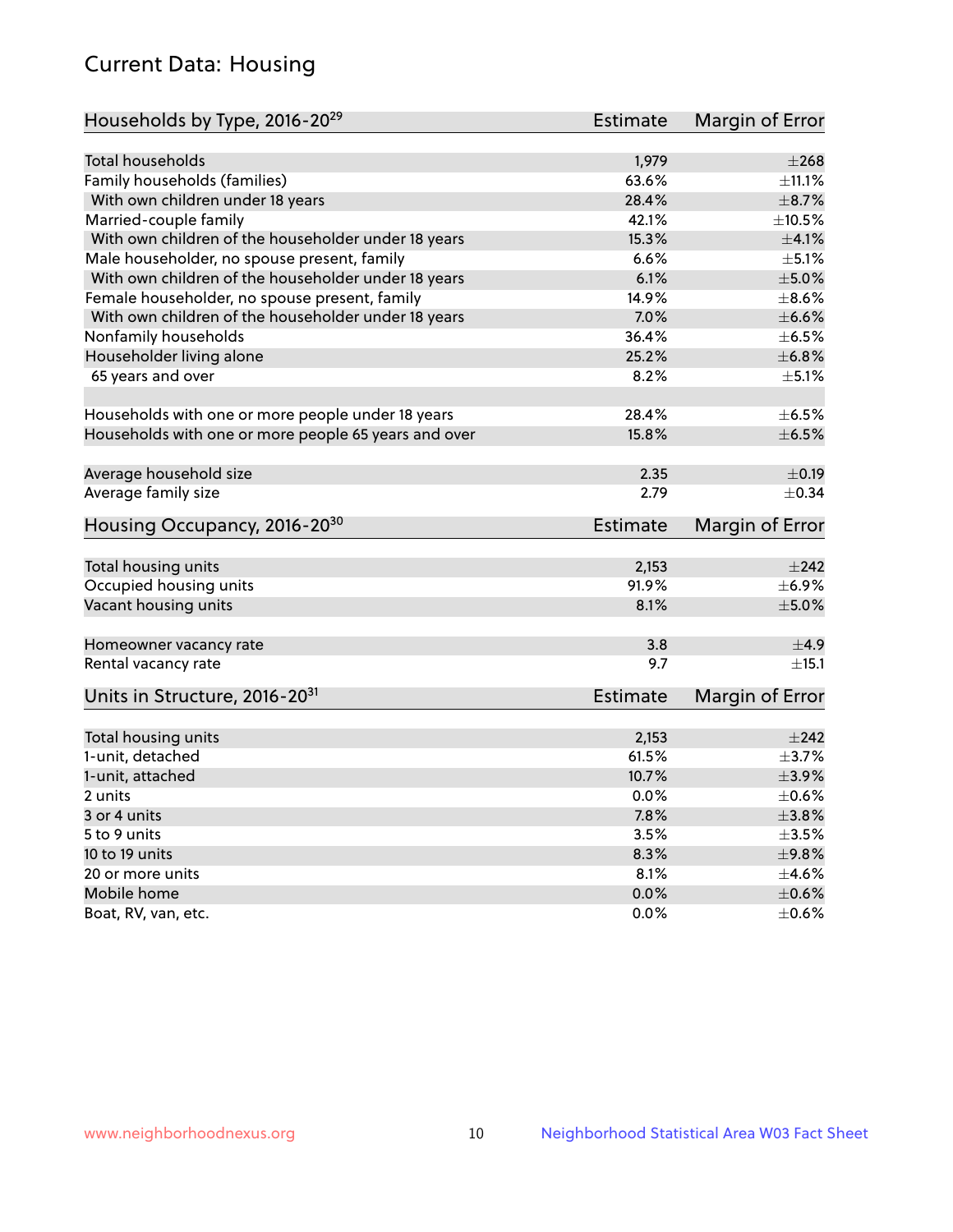## Current Data: Housing, continued...

| Year Structure Built, 2016-20 <sup>32</sup>    | Estimate        | <b>Margin of Error</b> |
|------------------------------------------------|-----------------|------------------------|
| Total housing units                            | 2,153           | $\pm 242$              |
| Built 2014 or later                            | 3.5%            | $\pm 2.7\%$            |
| Built 2010 to 2013                             | 1.5%            | $\pm1.6\%$             |
| Built 2000 to 2009                             | 39.2%           | ±11.7%                 |
| Built 1990 to 1999                             | 4.0%            | $\pm 2.4\%$            |
| Built 1980 to 1989                             | 2.0%            | $\pm 2.4\%$            |
| Built 1970 to 1979                             | 3.5%            | $\pm 3.0\%$            |
| Built 1960 to 1969                             | 0.6%            | $\pm1.0\%$             |
| Built 1950 to 1959                             | 1.1%            | $\pm1.6\%$             |
| Built 1940 to 1949                             | 13.6%           | $\pm$ 5.8%             |
| Built 1939 or earlier                          | 30.9%           | ±6.8%                  |
| Housing Tenure, 2016-2033                      | Estimate        | Margin of Error        |
| Occupied housing units                         | 1,979           | $\pm 268$              |
| Owner-occupied                                 | 79.7%           | $\pm$ 9.0%             |
| Renter-occupied                                | 20.3%           | $\pm$ 7.1%             |
| Average household size of owner-occupied unit  | 2.26            | $\pm$ 0.25             |
| Average household size of renter-occupied unit | 2.69            | $\pm$ 1.38             |
| Residence 1 Year Ago, 2016-20 <sup>34</sup>    | <b>Estimate</b> | <b>Margin of Error</b> |
| Population 1 year and over                     | 4,779           | $\pm 731$              |
| Same house                                     | 83.7%           | ±10.6%                 |
| Different house in the U.S.                    | 16.3%           | $\pm$ 6.9%             |
| Same county                                    | 10.9%           | ±6.7%                  |
| Different county                               | 5.4%            | $\pm 2.4\%$            |
| Same state                                     | 2.6%            | $\pm 1.3\%$            |
| Different state                                | 2.8%            | $\pm 2.1\%$            |
| Abroad                                         | 0.1%            | $\pm$ 0.2%             |
| Value of Housing Unit, 2016-20 <sup>35</sup>   | <b>Estimate</b> | Margin of Error        |
| Owner-occupied units                           | 1,577           | $\pm 278$              |
| Less than \$50,000                             | 0.0%            | $\pm 2.5\%$            |
| \$50,000 to \$99,999                           | 3.0%            | ±4.8%                  |
| \$100,000 to \$149,999                         | 2.9%            | $\pm$ 3.5%             |
| \$150,000 to \$199,999                         | 5.1%            | $\pm$ 4.1%             |
| \$200,000 to \$299,999                         | 28.9%           | ±13.7%                 |
| \$300,000 to \$499,999                         | 40.4%           | $\pm$ 9.1%             |
| \$500,000 to \$999,999                         | 18.5%           | $\pm$ 5.8%             |
| \$1,000,000 or more                            | 1.1%            | $\pm 2.3\%$            |
| Mortgage Status, 2016-20 <sup>36</sup>         | Estimate        | Margin of Error        |
| Owner-occupied units                           | 1,577           | $\pm 278$              |
| Housing units with a mortgage                  | 74.8%           | $\pm$ 9.6%             |

Neighborhood Statistical Area W03 Fact Sheet 11 11 www.neighborhoodnexus.org

Housing units without a mortgage  $\pm 7.7\%$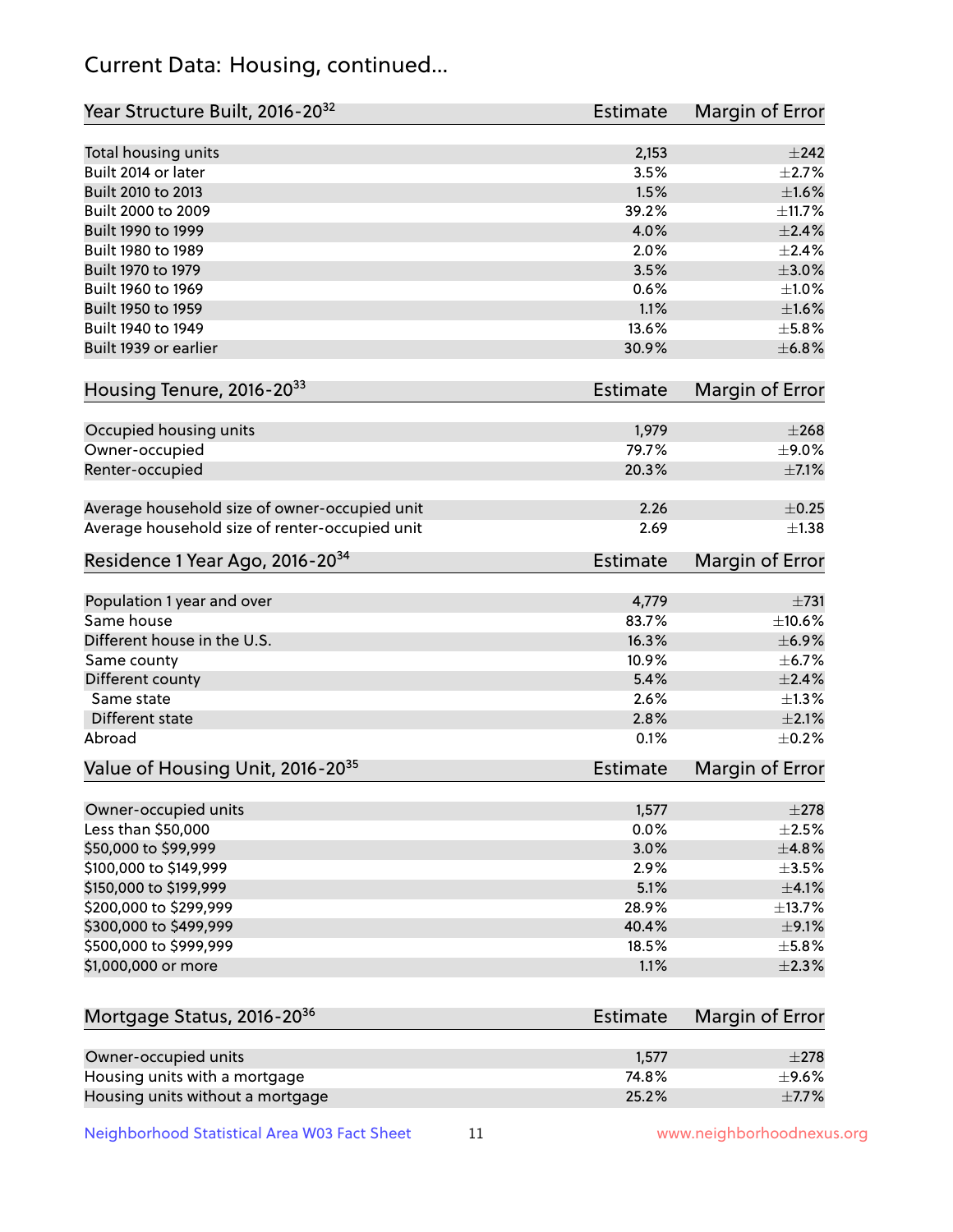## Current Data: Housing, continued...

| Selected Monthly Owner Costs, 2016-20 <sup>37</sup> | Estimate | Margin of Error |
|-----------------------------------------------------|----------|-----------------|
|                                                     |          |                 |
| Housing units with a mortgage                       | 1,179    | $\pm 257$       |
| Less than \$300                                     | 0.0%     | $\pm$ 1.7%      |
| \$300 to \$499                                      | 0.0%     | $\pm 1.7\%$     |
| \$500 to \$999                                      | 5.4%     | $\pm$ 5.7%      |
| \$1,000 to \$1,499                                  | 12.6%    | $\pm$ 6.3%      |
| \$1,500 to \$1,999                                  | 36.9%    | $\pm$ 17.1%     |
| \$2,000 to \$2,999                                  | 31.3%    | $\pm$ 7.7%      |
| \$3,000 or more                                     | 13.9%    | $\pm$ 6.1%      |
|                                                     |          |                 |
| Median (dollars)                                    | \$1,935  | $\pm$ 79        |
|                                                     |          |                 |
| Housing units without a mortgage                    | 398      | $\pm$ 140       |
| Less than \$150                                     | 11.9%    | ±17.6%          |
| \$150 to \$249                                      | 8.0%     | ±12.9%          |
| \$250 to \$349                                      | 9.7%     | $\pm$ 8.1%      |
| \$350 to \$499                                      | 14.7%    | ±18.6%          |
| \$500 to \$699                                      | 35.1%    | ±18.4%          |
| \$700 or more                                       | 20.6%    | ±21.4%          |
|                                                     |          |                 |
| Median (dollars)                                    | \$527    | ±92             |

| Selected Monthly Owner Costs as a Percentage of | <b>Estimate</b> | Margin of Error |
|-------------------------------------------------|-----------------|-----------------|
| Household Income, 2016-20 <sup>38</sup>         |                 |                 |
|                                                 |                 |                 |
| Housing units with a mortgage <sup>39</sup>     | 1,179           | $\pm 288$       |
| Less than 20.0 percent                          | 73.0%           | $\pm$ 13.3%     |
| 20.0 to 24.9 percent                            | 13.5%           | $\pm$ 5.9%      |
| 25.0 to 29.9 percent                            | 5.5%            | $\pm$ 5.3%      |
| 30.0 to 34.9 percent                            | 3.5%            | $\pm$ 3.5%      |
| 35.0 percent or more                            | 4.5%            | $\pm$ 3.5%      |
|                                                 |                 |                 |
| Housing units without a mortgage <sup>40</sup>  | 398             | $\pm 171$       |
| Less than 10.0 percent                          | 38.8%           | $\pm$ 16.6%     |
| 10.0 to 14.9 percent                            | 15.7%           | $\pm$ 11.1%     |
| 15.0 to 19.9 percent                            | 2.5%            | $\pm$ 3.9%      |
| 20.0 to 24.9 percent                            | 15.7%           | $\pm$ 17.5%     |
| 25.0 to 29.9 percent                            | 0.0%            | $\pm$ 3.5%      |
| 30.0 to 34.9 percent                            | 3.5%            | $\pm$ 5.3%      |
| 35.0 percent or more                            | 23.9%           | $\pm$ 24.7%     |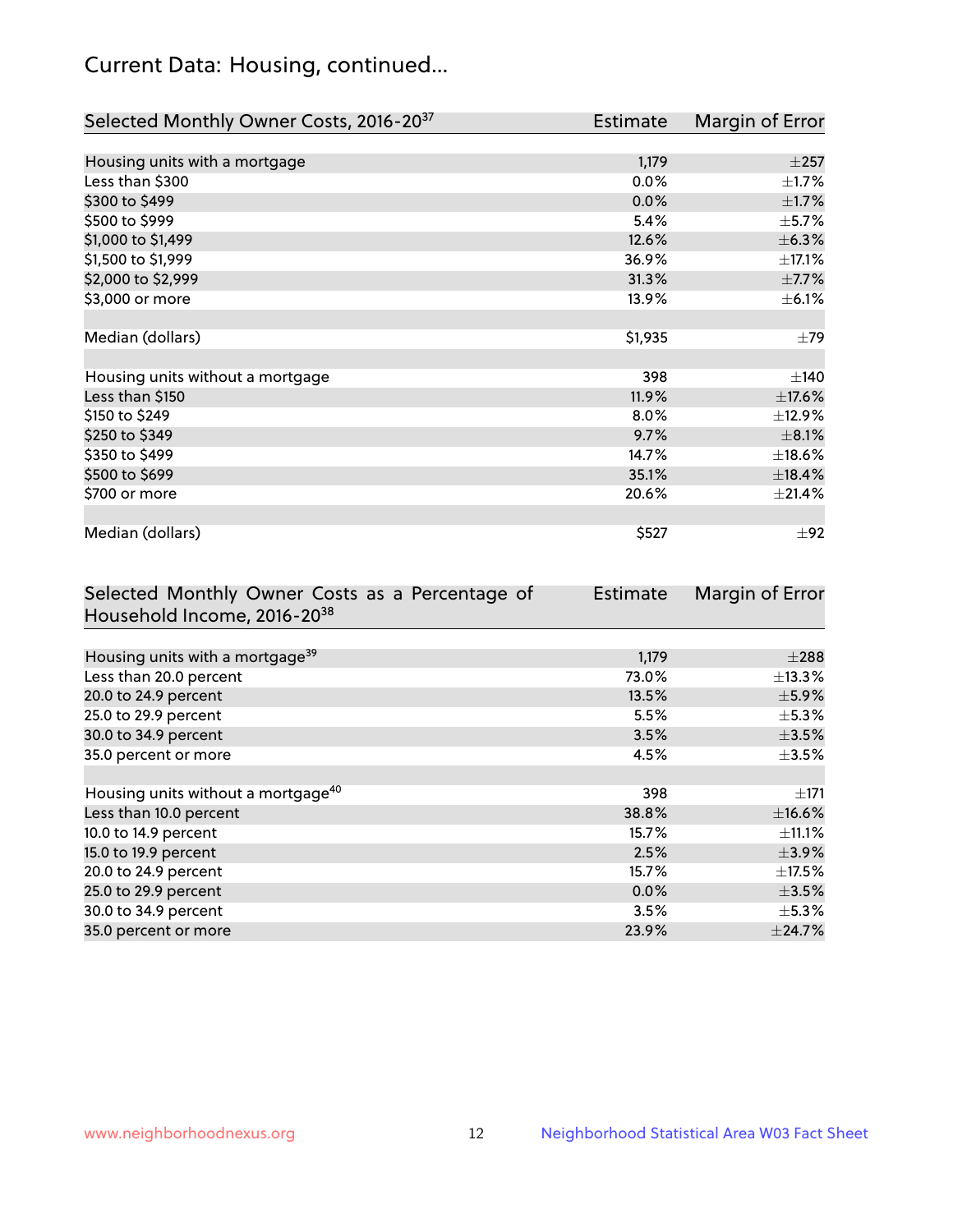## Current Data: Housing, continued...

| Gross Rent, 2016-20 <sup>41</sup>                                   | Estimate        | Margin of Error |
|---------------------------------------------------------------------|-----------------|-----------------|
|                                                                     |                 |                 |
| Occupied units paying rent                                          | 401             | ±150            |
| Less than \$200                                                     | $0.0\%$         | $\pm$ 6.0%      |
| \$200 to \$499                                                      | 0.0%            | $\pm$ 8.5%      |
| \$500 to \$749                                                      | 9.1%            | ±12.3%          |
| \$750 to \$999                                                      | 0.0%            | $\pm$ 6.0%      |
| \$1,000 to \$1,499                                                  | 26.4%           | ±14.1%          |
| \$1,500 to \$1,999                                                  | 61.0%           | ±23.5%          |
| \$2,000 or more                                                     | 3.5%            | $\pm$ 8.2%      |
| Median (dollars)                                                    | \$1,618         | ±92             |
| No rent paid                                                        | $\Omega$        | ±14             |
| Gross Rent as a Percentage of Household Income,<br>$2016 - 20^{42}$ | <b>Estimate</b> | Margin of Error |
|                                                                     |                 |                 |
| Occupied units paying rent <sup>43</sup>                            | 401             | ±186            |
| Less than 15.0 percent                                              | 33.6%           | ±31.2%          |
| 15.0 to 19.9 percent                                                | 4.2%            | $\pm$ 6.7%      |
| 20.0 to 24.9 percent                                                | 7.9%            | $\pm$ 7.6%      |
| 25.0 to 29.9 percent                                                | 9.1%            | $\pm 10.1\%$    |
| 30.0 to 34.9 percent                                                | $7.2\%$         | $\pm$ 8.6%      |
| 35.0 percent or more                                                | 38.0%           | ±17.2%          |

# Current Data: Transportation

| Commuting to Work, 2016-20 <sup>44</sup>  | Estimate | Margin of Error |
|-------------------------------------------|----------|-----------------|
|                                           |          |                 |
| Workers 16 years and over                 | 3,250    | $\pm$ 673       |
| Car, truck, or van - drove alone          | 64.4%    | ±16.1%          |
| Car, truck, or van - carpooled            | 7.7%     | ±4.8%           |
| Public transportation (excluding taxicab) | $1.4\%$  | $+1.2%$         |
| Walked                                    | 1.9%     | $\pm$ 1.4%      |
| Other means                               | 1.2%     | $\pm$ 1.4%      |
| Worked at home                            | 23.4%    | ±16.1%          |
|                                           |          |                 |
| Mean travel time to work (minutes)        | 30.2     | $+2.1$          |

| Access to a Vehicle, 2016-20 <sup>45</sup> | Estimate | Margin of Error |
|--------------------------------------------|----------|-----------------|
|                                            |          |                 |
| Occupied housing units                     | 1,979    | $\pm 268$       |
| No vehicles available                      | 0.9%     | $+1.8%$         |
| 1 vehicle available                        | 28.2%    | $\pm$ 8.6%      |
| 2 vehicles available                       | 64.9%    | $\pm$ 11.9%     |
| 3 or more vehicles available               | 6.0%     | $+3.5%$         |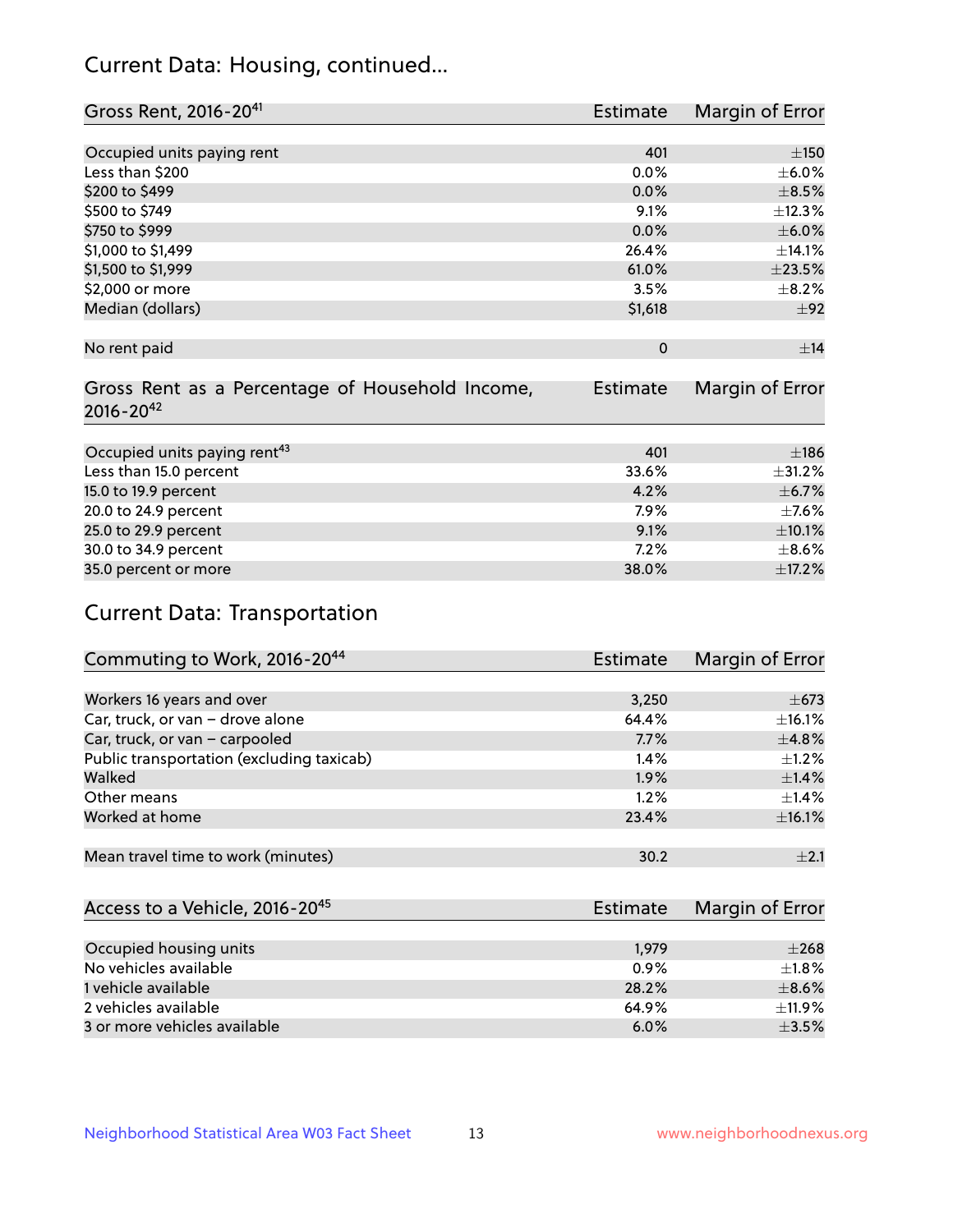## Current Data: Health

| Health Insurance coverage, 2016-2046                    | <b>Estimate</b> | Margin of Error |
|---------------------------------------------------------|-----------------|-----------------|
|                                                         |                 |                 |
| Civilian Noninstitutionalized Population                | 4,826           | $\pm 734$       |
| With health insurance coverage                          | 92.3%           | $\pm$ 5.7%      |
| With private health insurance coverage                  | 86.5%           | $\pm$ 6.7%      |
| With public health coverage                             | 10.6%           | $\pm$ 4.9%      |
| No health insurance coverage                            | 7.7%            | $\pm 2.8\%$     |
| Civilian Noninstitutionalized Population Under 19 years | 1,045           | $\pm$ 1,045     |
| No health insurance coverage                            | 10.0%           | $\pm$ 8.6%      |
|                                                         |                 |                 |
| Civilian Noninstitutionalized Population 19 to 64 years | 3,435           | $\pm 654$       |
| In labor force:                                         | 3,222           | $\pm 666$       |
| Employed:                                               | 3,180           | $\pm$ 663       |
| With health insurance coverage                          | 92.6%           | $\pm$ 8.7%      |
| With private health insurance coverage                  | 92.0%           | $\pm$ 8.6%      |
| With public coverage                                    | 4.2%            | $\pm$ 5.8%      |
| No health insurance coverage                            | 7.4%            | $\pm 3.0\%$     |
|                                                         |                 |                 |
| Unemployed:                                             | 43              | $\pm$ 663       |
| With health insurance coverage                          | 95.3%           | ±16.0%          |
| With private health insurance coverage                  | 95.3%           | $\pm$ 16.0%     |
| With public coverage                                    | 0.0%            | ±32.7%          |
| No health insurance coverage                            | 4.7%            | $\pm$ 8.5%      |
|                                                         |                 |                 |
| Not in labor force:                                     | 213             | ±115            |
| With health insurance coverage                          | 86.0%           | ± 65.1%         |
| With private health insurance coverage                  | 75.8%           | ±10.9%          |
| With public coverage                                    | 10.2%           | ±10.8%          |
| No health insurance coverage                            | 14.0%           | ±19.6%          |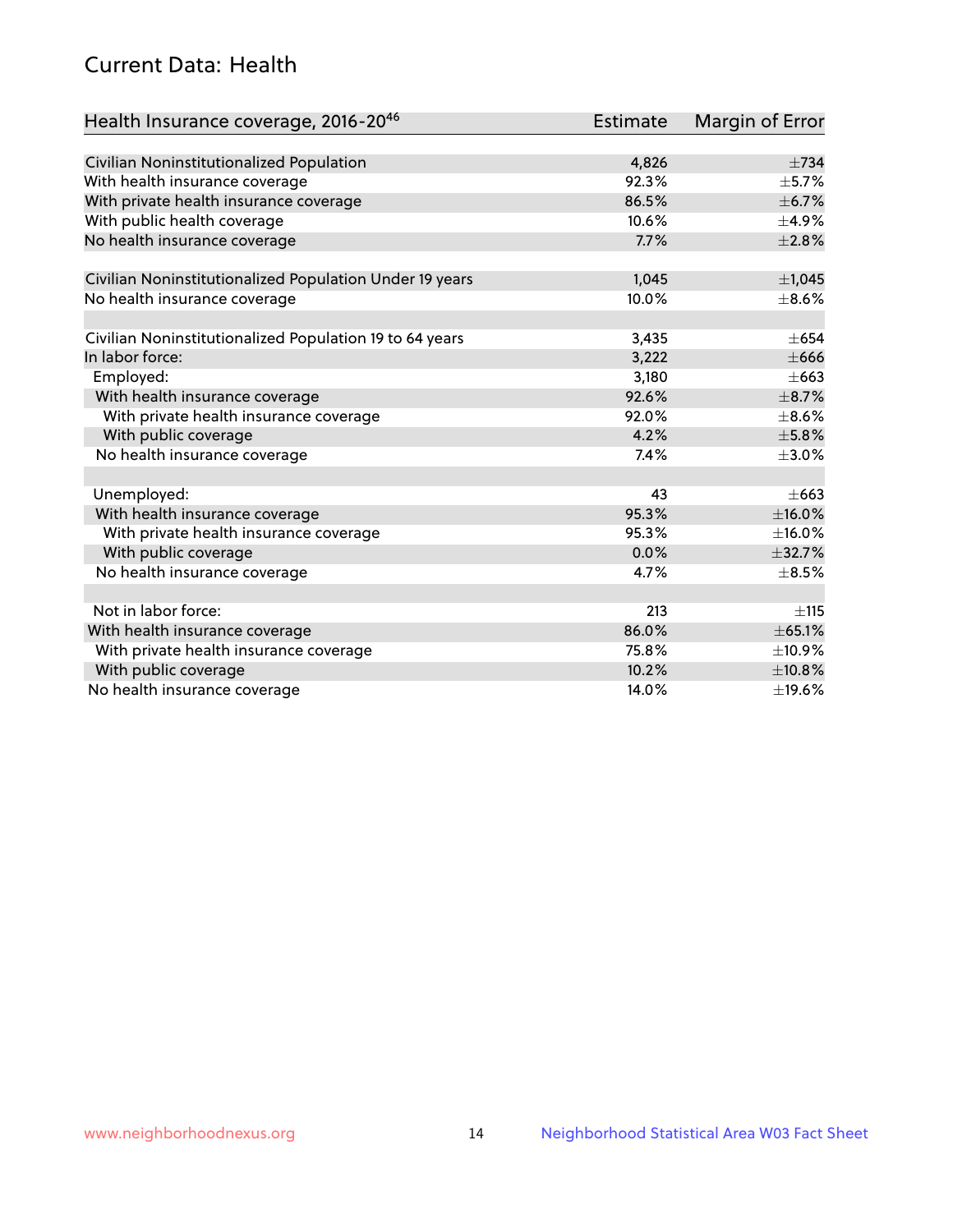#### Notes:

- 1. Source: U.S. Census Bureau, Decennial Census 2000, SF1 tables P8, P12; American Community Survey, tables B01001, B03002
- 2. This category includes Pacific Islanders, Native Americans and Alaska Natives, people who identify as some other race, and those who identify as bi/multi racial.
- 3. Source: U.S. Census Bureau, Decennial Census 2000, SF1 tables P15, P16, P18, P19; American Community Survey, tables B11001, B11005, B11003
- 4. Source: U.S. Census Bureau, Decennial Census 2000, SF3 table P37; American Community Survey, table B15002
- 5. Source: U.S. Census Bureau, Longitudinal Employer-Household Dynamics Residential Area Characteristics, Table JT01 (Primary Jobs); Workplace Area Characteristics, Table JT00 (All Jobs)
- 6. Source: U.S. Census Bureau, Decennial Census 2000, SF3 tables P52, P87; American Community Survey, tables B19001, B17001
- 7. Source: U.S. Census Bureau, Decennial Census 2000, SF1 tables H3, H4; American Community Survey, tables B25002, B25009
- 8. Source: U.S. Census Bureau, Decennial Census 2000, SF3 table H44; American Community Survey, tables B25044
- 9. Source: Atlanta Police Department, COBRA; U.S. Census Bureau, American Community Survey, table B01001
- 10. Source: U.S. Census Bureau, American Community Survey, table B01001
- 11. Source: U.S. Census Bureau, American Community Survey, table B03002
- 12. Source: U.S. Census Bureau, American Community Survey, table B05002
- 13. Source: U.S. Census Bureau, American Community Survey, table B05003
- 14. Source: U.S. Census Bureau, American Community Survey, tables B19001, B19025, B19051, B19061, B19055, B19065, B19059, B19069, B19056, B19066, B19057, B19067, B22001, B19101, B19127
- 15. Source: U.S. Census Bureau, American Community Survey, tables B19201, B19214, B20017, B19313
- 16. Source: U.S. Census Bureau, American Community Survey, table B17010
- 17. Source: U.S. Census Bureau, American Community Survey, tables B17001, B17006, B17021, B17007. Table totals may be lower than the total population, as they are based on the population for whom poverty status is determined.
- 18. Source: U.S. Census Bureau, American Community Survey, B17001H, B17001B, B17001D, B17001I. Table totals may be lower than the total population, as they are based on the population for whom poverty status is determined.
- 19. Source: U.S. Census Bureau, American Community Survey, tables B23001, B23008
- 20. Source: U.S. Census Bureau, American Community Survey, table C24030
- 21. Source: U.S. Census Bureau, American Community Survey, table C24010
- 22. Source: U.S. Census Bureau, American Community Survey, table B24080
- 23. Source: U.S. Census Bureau, Longitudinal Employer-Household Dynamics Origin-Destination Data, Tables JT00 Main and JT00 Aux
- 24. Source: U.S. Census Bureau, Longitudinal Employer-Household Dynamics Origin-Destination Data, Tables JT00 Main and JT00 Aux
- 25. Source: U.S. Census Bureau, Longitudinal Employer-Household Dynamics Origin-Destination Data, Tables JT00 Main and JT00 Aux
- 26. Source: U.S. Census Bureau, Longitudinal Employer-Household Dynamics Origin-Destination Data, Tables JT00 Main and JT00 Aux
- 27. Source: U.S. Census Bureau, American Community Survey, table B14001
- 28. Source: U.S. Census Bureau, American Community Survey, table B15002
- 29. Source: U.S. Census Bureau, American Community Survey, tables B11001, B11003, B11007, B11005, B09019
- 30. Source: U.S. Census Bureau, American Community Survey, tables B25002, B25003, B25004
- 31. Source: U.S. Census Bureau, American Community Survey, table B25024
- 32. Source: U.S. Census Bureau, American Community Survey, table B25034
- 33. Source: U.S. Census Bureau, American Community Survey, tables B25009, B25008, B25003
- 34. Source: U.S. Census Bureau, American Community Survey, table B07003
- 35. Source: U.S. Census Bureau, American Community Survey, table B25075. This value is self-reported and may differ from home values as determined by the County Tax Assessor.
- 36. Source: U.S. Census Bureau, American Community Survey, table B25081
- 37. Source: U.S. Census Bureau, American Community Survey, table B25087
- 38. Source: U.S. Census Bureau, American Community Survey, table B25091
- 39. Excludes units where Selected Monthly Owner Costs as a Percentage of Income cannot be computed.
- 40. Excludes units where Selected Monthly Owner Costs as a Percentage of Income cannot be computed.
- 41. Source: U.S. Census Bureau, American Community Survey, table B25063
- 42. Source: U.S. Census Bureau, American Community Survey, table B25070
- 43. Excludes units where Gross Rent as a Percentage of Income cannot be computed.
- 44. Source: U.S. Census Bureau, American Community Survey, tables B08101, B08013
- 45. Source: U.S. Census Bureau, American Community Survey, table B25044
- 46. Source: U.S. Census Bureau, American Community Survey, tables B18135, B27011

The dagger (†) symbol denotes values that cannot be computed.